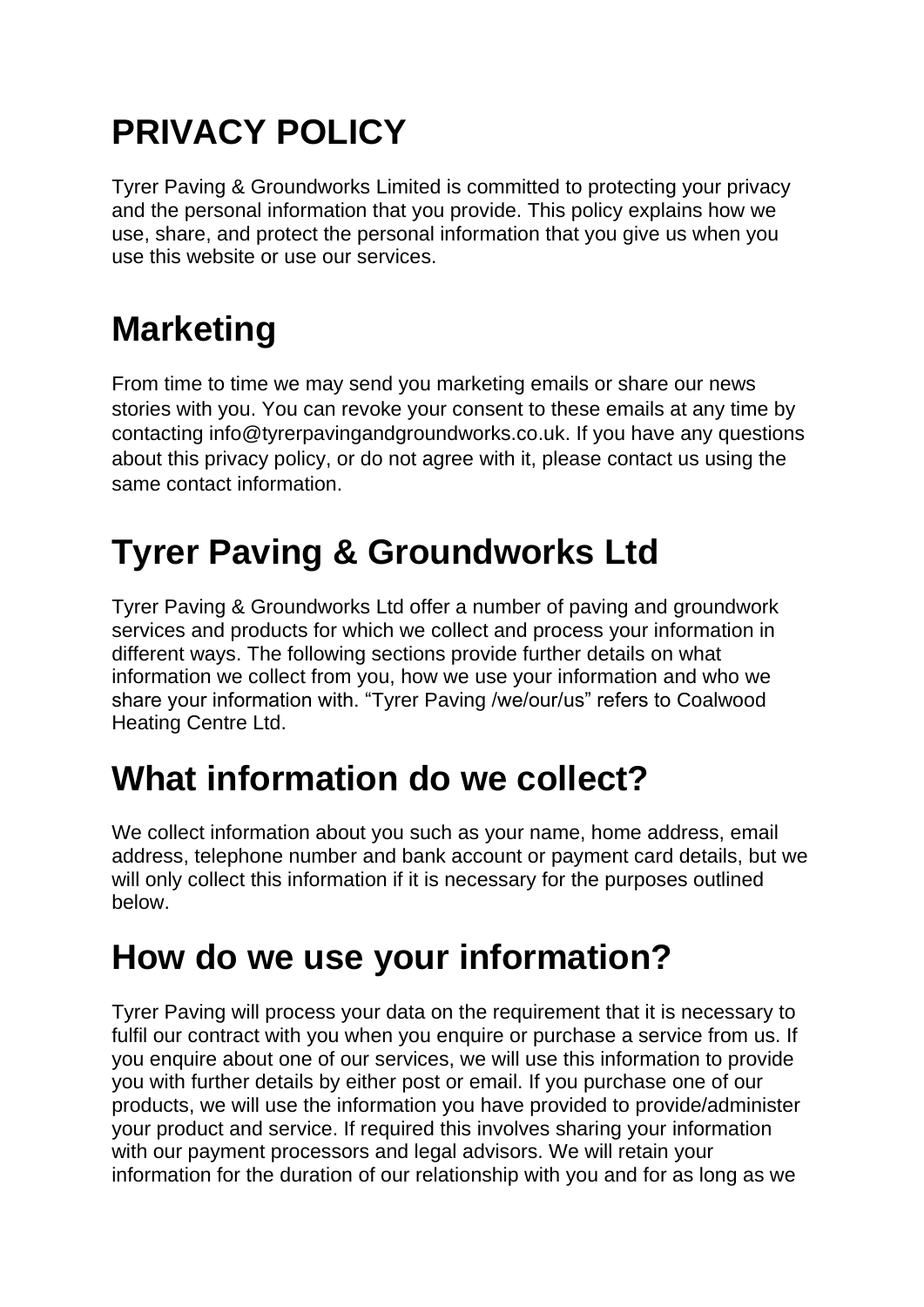are required to fulfil our legal obligations. We review these retention periods on a regular basis to ensure we do not store unnecessary personal information.

#### **Legitimate Interests**

In addition to the above we also process your information for the purposes of our own legitimate business interests:

- To improve our customer services and obtain your feedback regarding our services
- To develop new services
- To review the effectiveness of our processes
- To better understand our customers' decision making processes
- To collect debt\*

You may choose to opt-out of some or all of the above if possible (opting out is not possible for the items marked with an asterisks) by emailing info@tyrerpavingandgroundworks.co.uk

#### **Service Providers**

We sometimes employ third-party service providers and contractors to carry out our day to day activities and services. All of our service providers are carefully considered to ensure they handle your information with care and only for the purposes intended. It may be necessary for us to share some or all your information with these providers as necessary. We will always minimise the access and ensure data is securely destroyed when it is no longer required by our third party providers.

#### **Email Marketing**

We would like to provide you with email marketing from time to time, however, we appreciate that email "spam" has become a problem in recent years. If you are a customer or you have previously asked us for information on our products, we may send you information on our range of products or services by email, unless you have asked us not to do so. If the reason you have given us personal information is to receive email information from us, we will continue to provide this information by email unless you ask us not to do so. If you decide at any time that you no longer wish to receive email marketing from us, please contact info@tyrerpavingandgroundworks.co.uk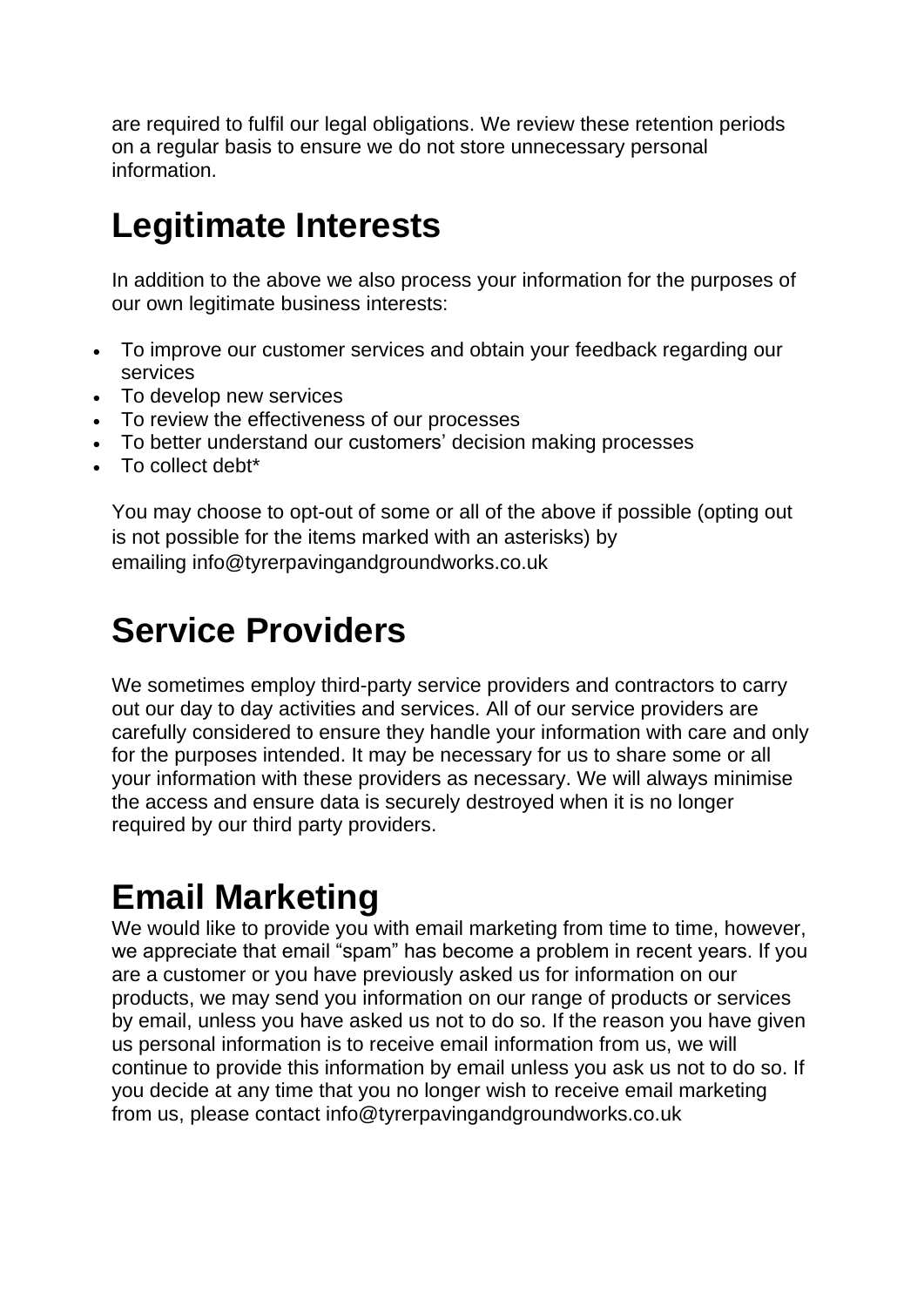### **Who do we share information with?**

If you have been introduced to Tyrer Paving & Groundworks Limited by one of our partners, we may pass your details back to the partner for their legitimate business purposes. You should review their privacy policy to ascertain how they may use your data. Other than as described in this policy, we will not transfer, disclose, sell, distribute or lease your personal information to third parties without your permission, unless we are required to do so by law.

# **Security**

We are committed to ensuring that your information is secure. In order to prevent unauthorised access or disclosure we have put in place suitable physical, electronic and managerial procedures to safeguard and secure the information we collect online.

## **Linking**

We may link to other websites which are not within our control. Once you have left our website, we cannot be responsible for the protection and privacy of any information which you provide. You should exercise caution and look at the privacy statement applicable to the website in question.

## **Social Media**

Tyrer Paving & Groundworks Ltd is committed to improving our services based on feedback from our clients, any publicly available Social Media discussions concerning Tyrer Paving or our services will be collected to help us improve our services and monitor the effectiveness of our campaigns.

# **Your Rights**

Under the General Data Protection Regulation (GDPR) you have rights with regard to your personal data. You have the right to request from us access to and rectification or erasure of your personal data, the right to restrict processing, object to processing as well as in certain circumstances the right to data portability. If you have provided consent for the processing of your data, you have the right to withdraw that consent at any time. You have the right to lodge a complaint to the Information Commissioner's Office if you believe that we have not complied with the requirements of the GDPR with regard to your personal data.